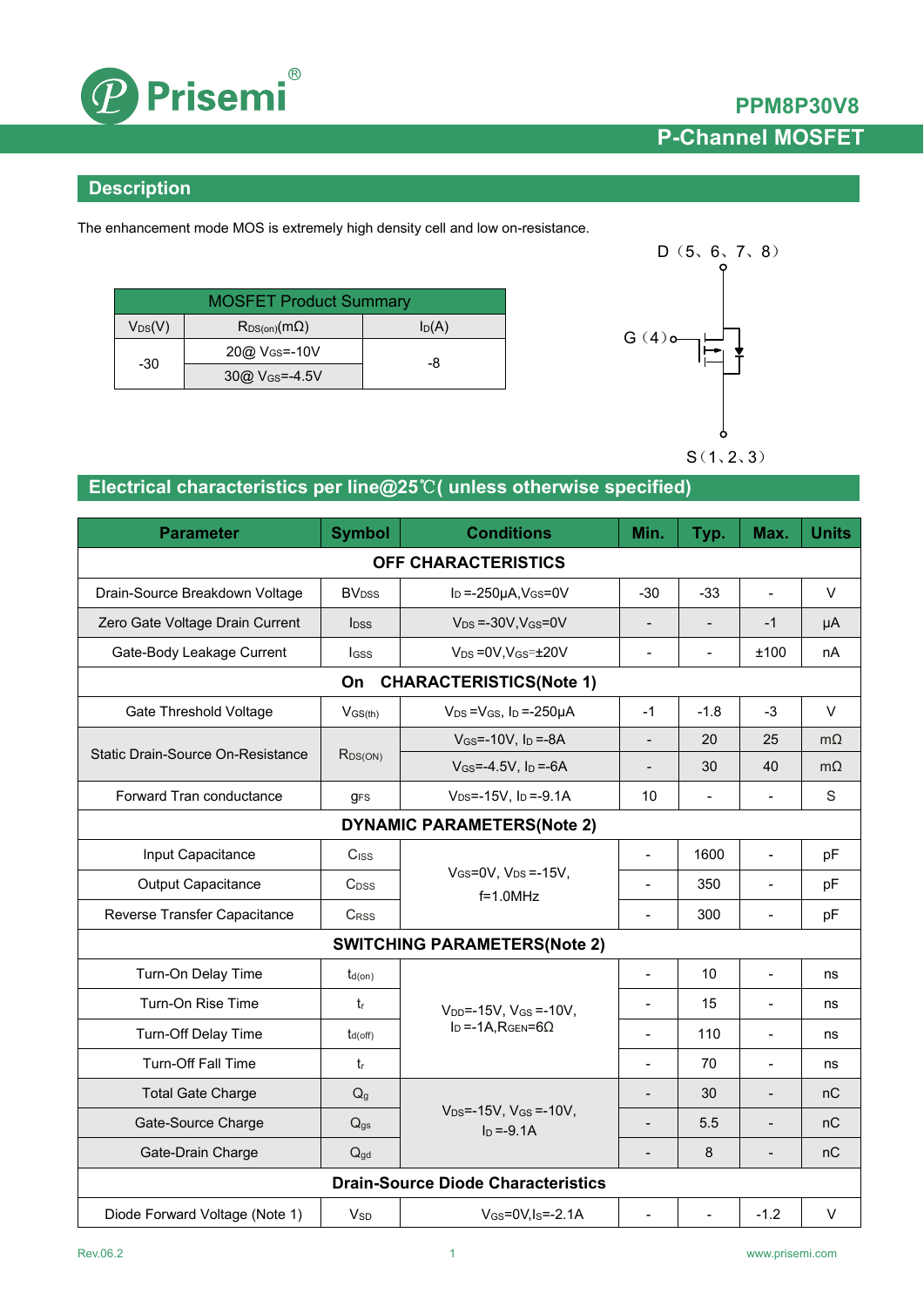### **Absolute maximum rating@25**℃

| <b>Rating</b>                                                  |                               | <b>Symbol</b>             | <b>Value</b>   | <b>Units</b> |  |
|----------------------------------------------------------------|-------------------------------|---------------------------|----------------|--------------|--|
| Drain-Source Voltage                                           |                               | $V_{DS}$                  | $-30$          | V            |  |
| Gate-Source Voltage                                            |                               | <b>V<sub>GS</sub></b>     | ±20            | v            |  |
|                                                                | T <sub>c</sub> = $25^\circ$ C | $\mathsf{I}_{\mathsf{D}}$ | -8             |              |  |
| Continuous Drain<br>Current (T <sub>J</sub> = $150^{\circ}$ C) | $T_c = 70^{\circ}$            |                           | $-6.5$         | A            |  |
|                                                                | $Ta = 25^{\circ}C$            |                           | $-7$           |              |  |
|                                                                | $Ta = 70^{\circ}C$            |                           | -6             |              |  |
| Drain Current-Pulsed (Note 3)                                  |                               | I <sub>DM</sub>           | $-40$          | A            |  |
| <b>Maximum Power Dissipation</b>                               |                               | $P_D$                     | 3.1            | W            |  |
| Operating Junction and Storage Temperature Range               |                               | $T_{J}$ , $T_{STG}$       | $-55$ To $150$ | $^{\circ}$ C |  |

## **Thermal Characteristic**

| $-$<br>(Note<br>. .ction-to-Ambien<br>$\mathbf{\mathbf{\mu}}$<br> | ٦H<br>Alθ | 40<br>$\sim$ | °C/W |
|-------------------------------------------------------------------|-----------|--------------|------|

Notes:

1. Pulse Test: Pulse Width  $\leq 300 \,\mu$  s, Duty Cycle  $\leq 2\%$ 

2.Guaranteed by design, not subject to production

3.Repetitive Rating: Pulse width limited by maximum junction temperature.

4. Surface Mounted on FR4 Board,  $t \leq 10$  sec

### **Typical Characteristics**



Figure 1. Switching Test Circuit Figure 2. Switching Waveforms

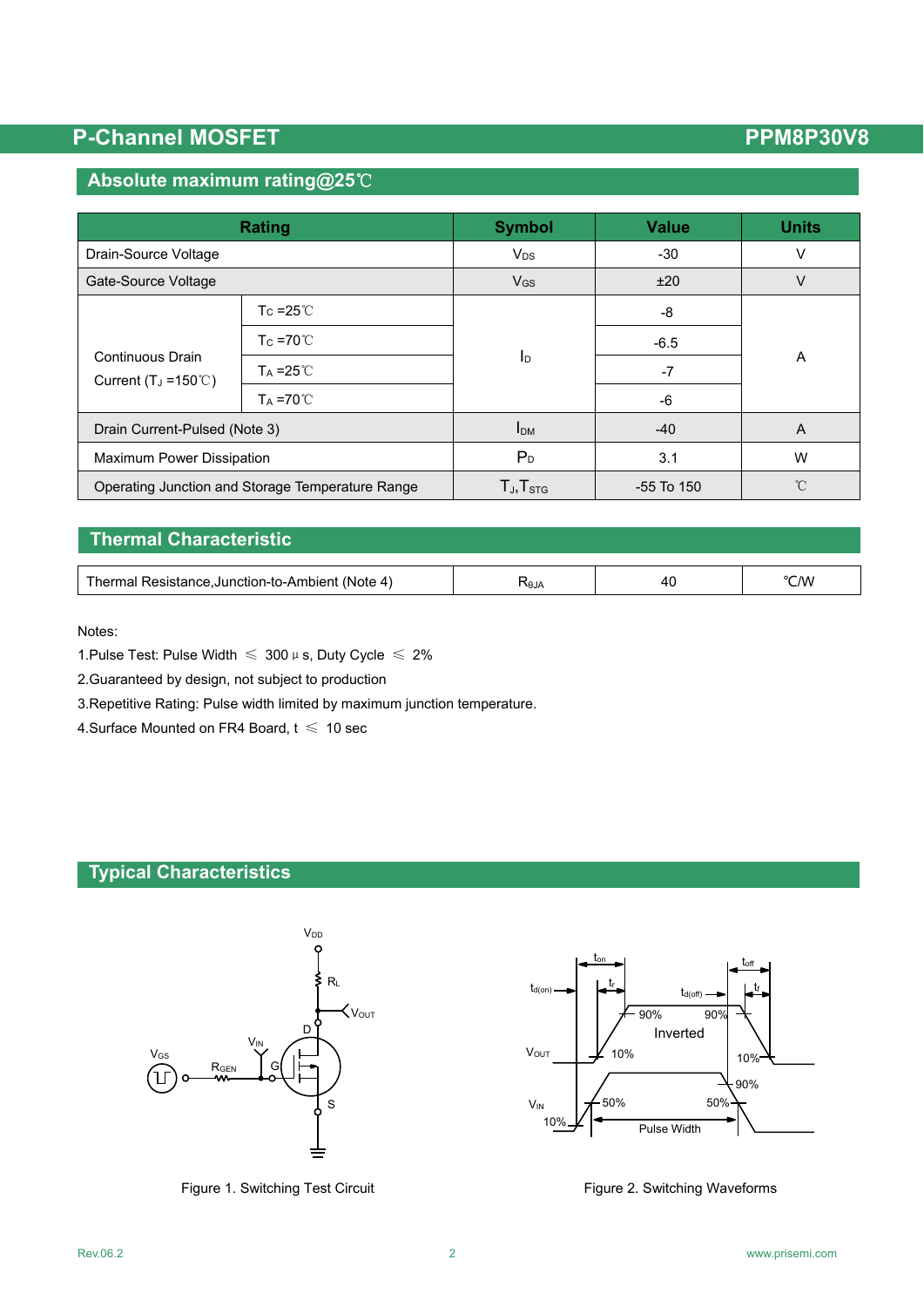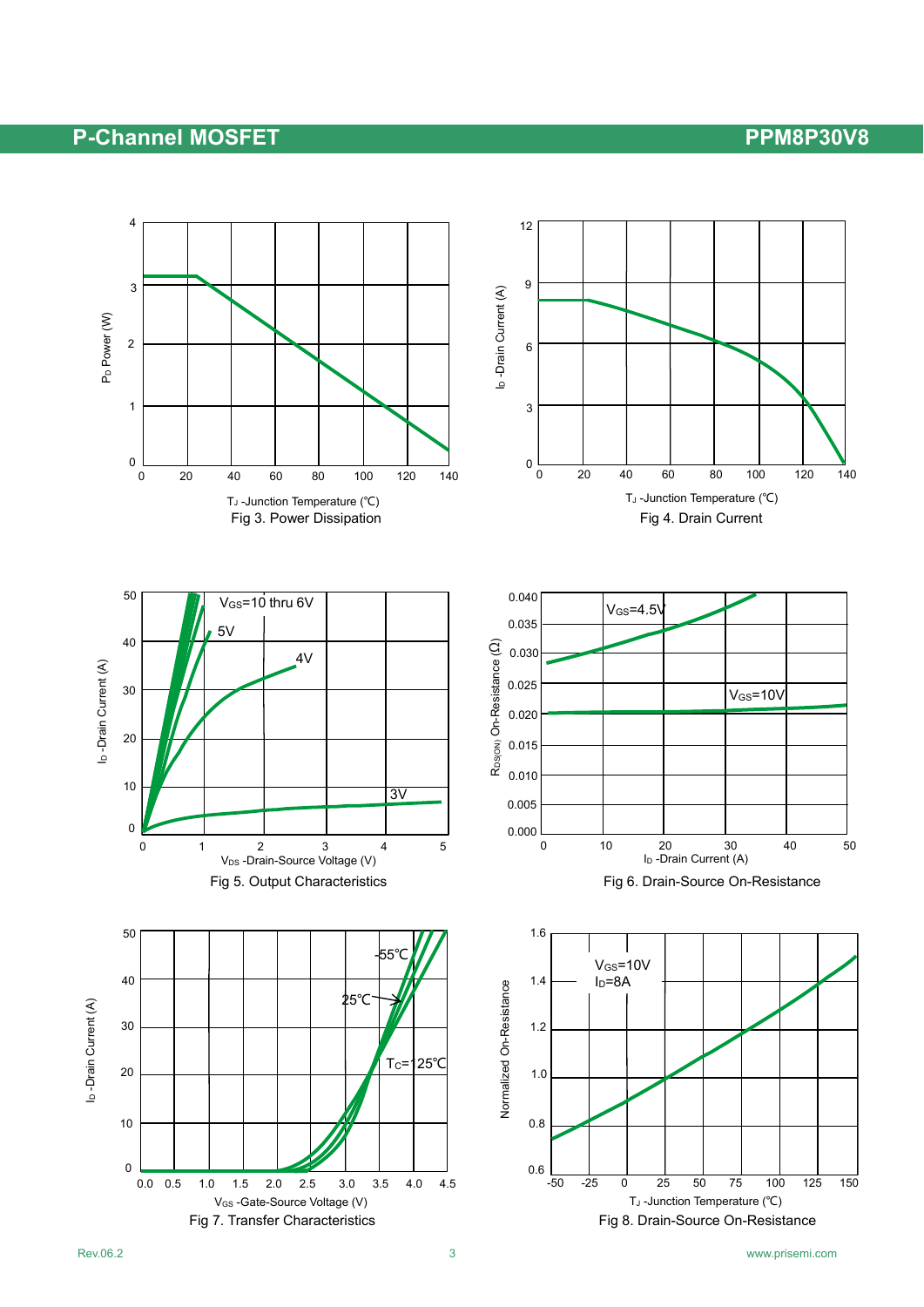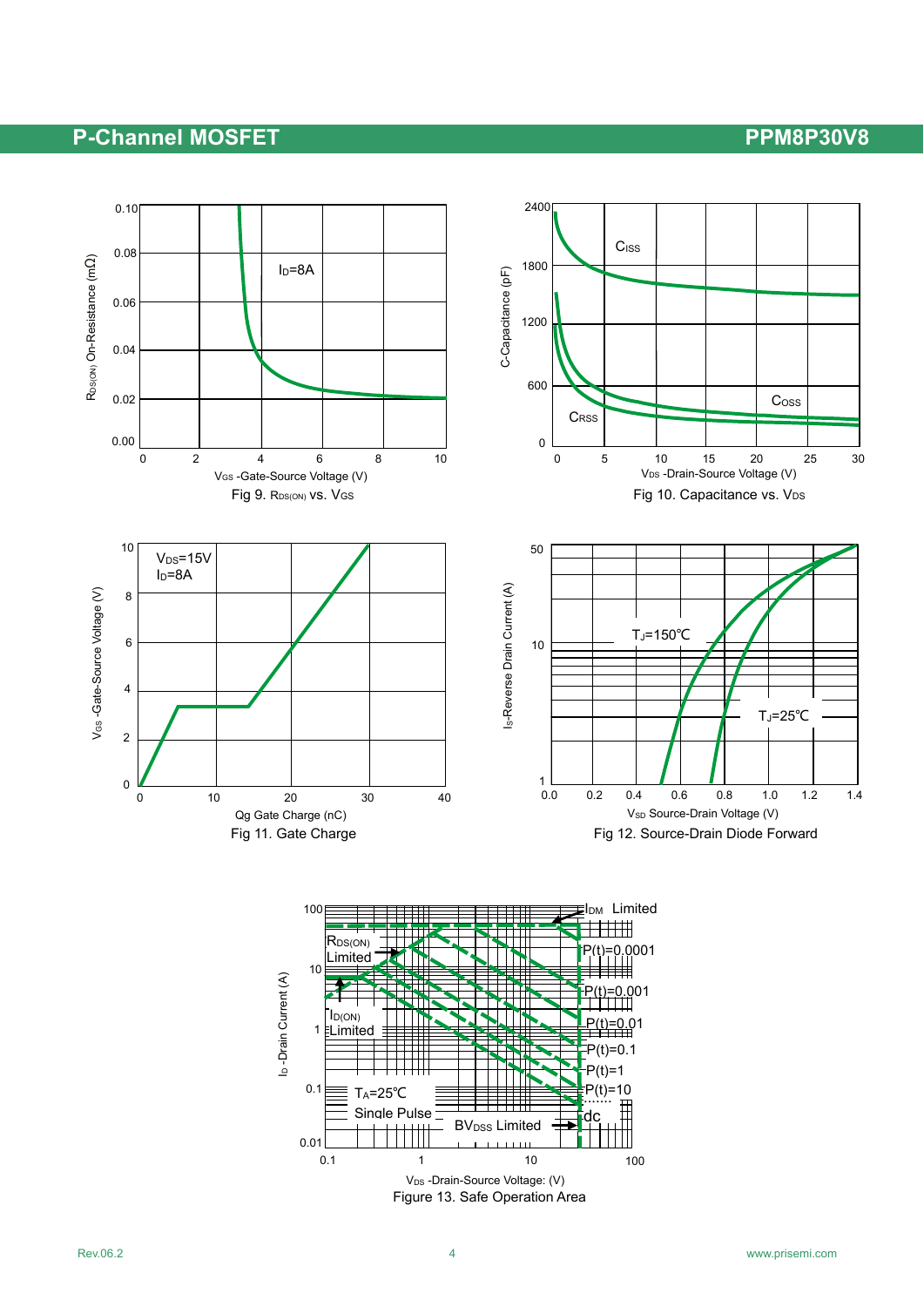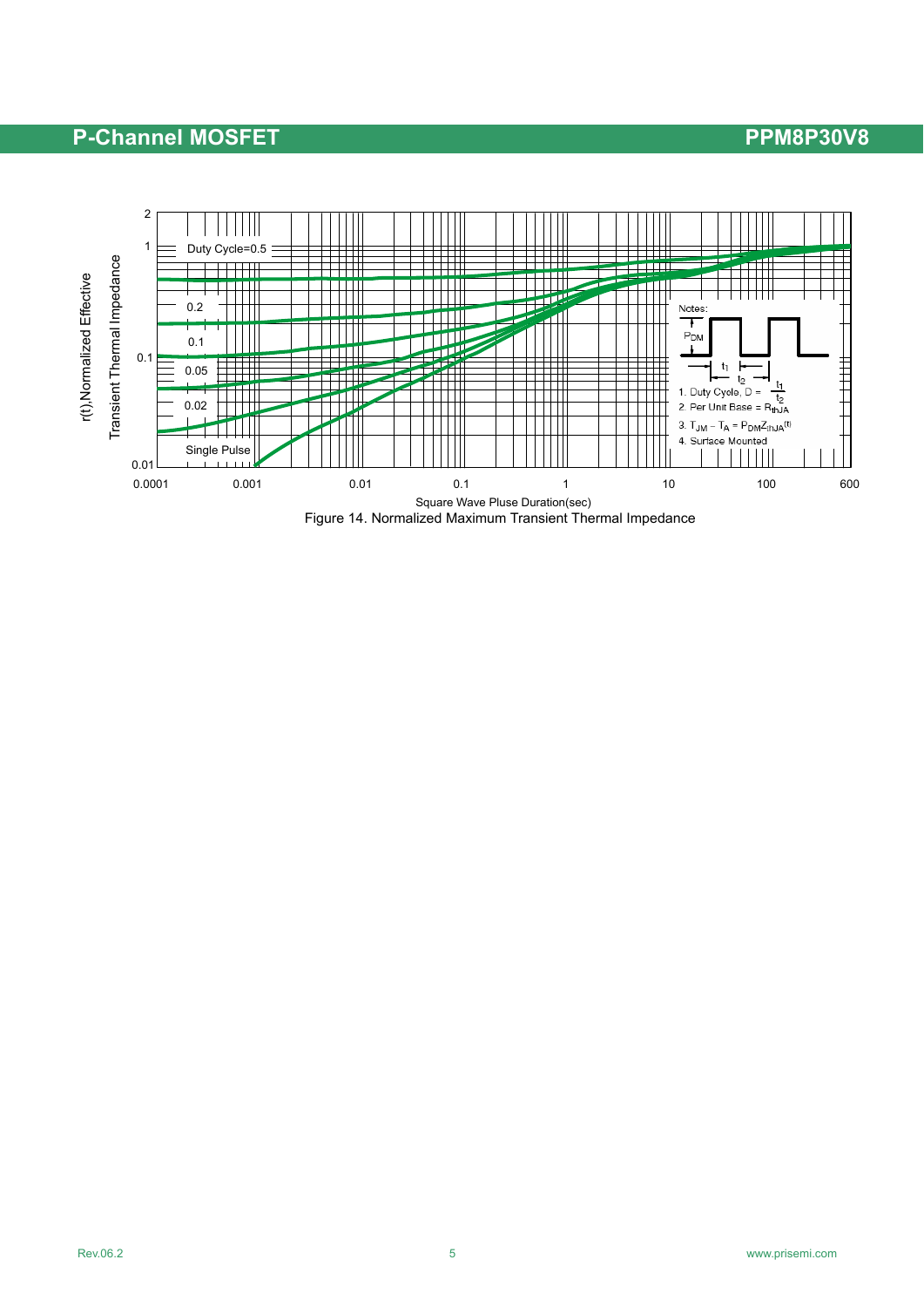## **Product dimension** (**SOP-8**)





| <b>Dim</b> | <b>Millimeters</b> |            | <b>Inches</b> |            |  |
|------------|--------------------|------------|---------------|------------|--|
|            | <b>MIN</b>         | <b>MAX</b> | <b>MIN</b>    | <b>MAX</b> |  |
| A          | 5.800              | 6.200      | 0.228         | 0.244      |  |
| B          | 3.800              | 4.000      | 0.150         | 0.157      |  |
| C          | 0.330              | 0.510      | 0.013         | 0.020      |  |
| D          | 4.700              | 5.100      | 0.185         | 0.200      |  |
| E          | 1.350              | 1.750      | 0.053         | 0.069      |  |
| F          | 1.270 (BSC)        |            | $0.050$ (BSC) |            |  |
| G          | 0.100              | 0.250      | 0.004         | 0.010      |  |
| H          | 0.170              | 0.250      | 0.006         | 0.010      |  |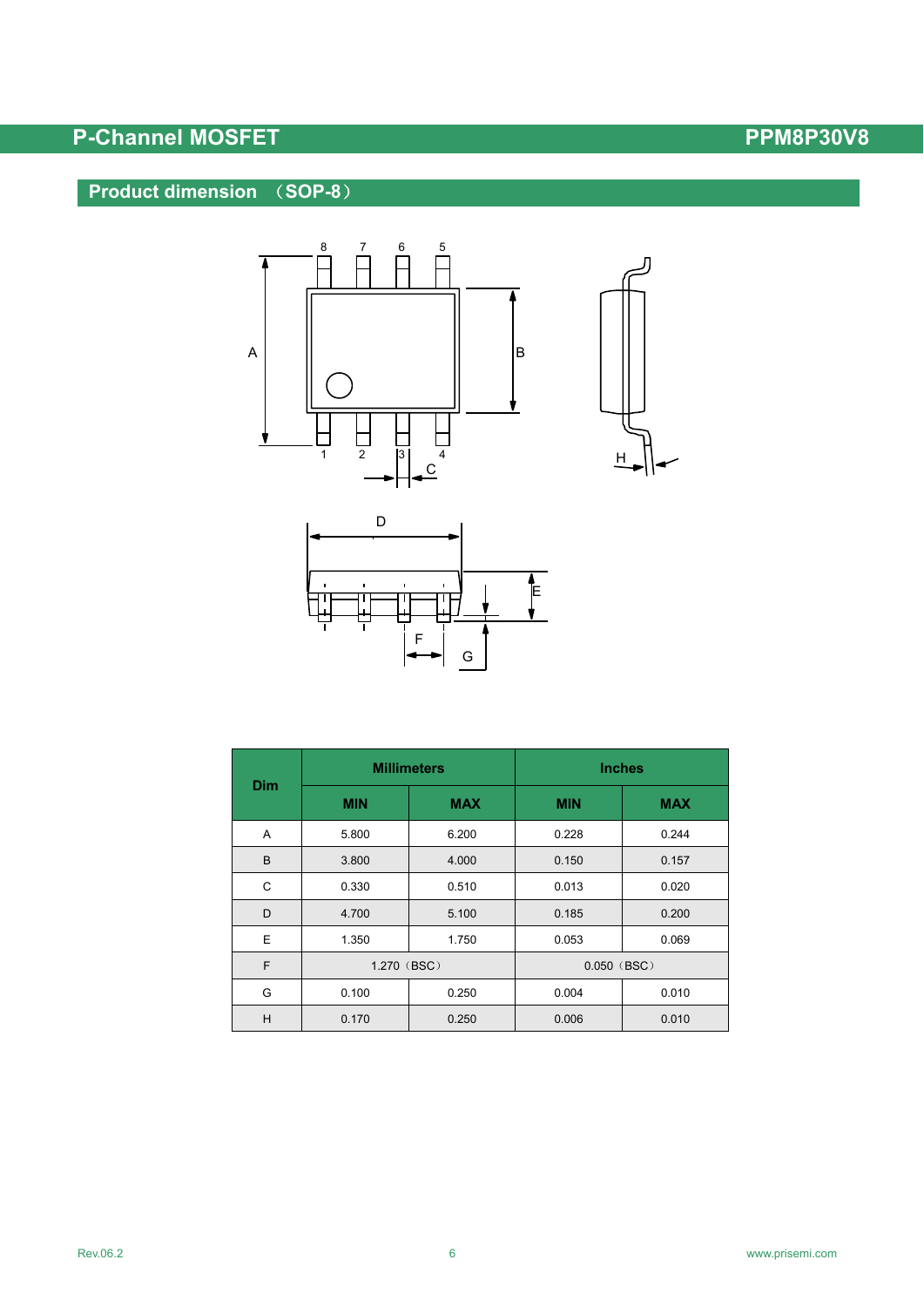## **Marking information**



## **Ordering information**

| <b>Device</b> | Package | Reel   | <b>Shipping</b>    |
|---------------|---------|--------|--------------------|
| PPM8P30V8     | SOP-8   | ィ つ !! | 3000 / Tape & Reel |